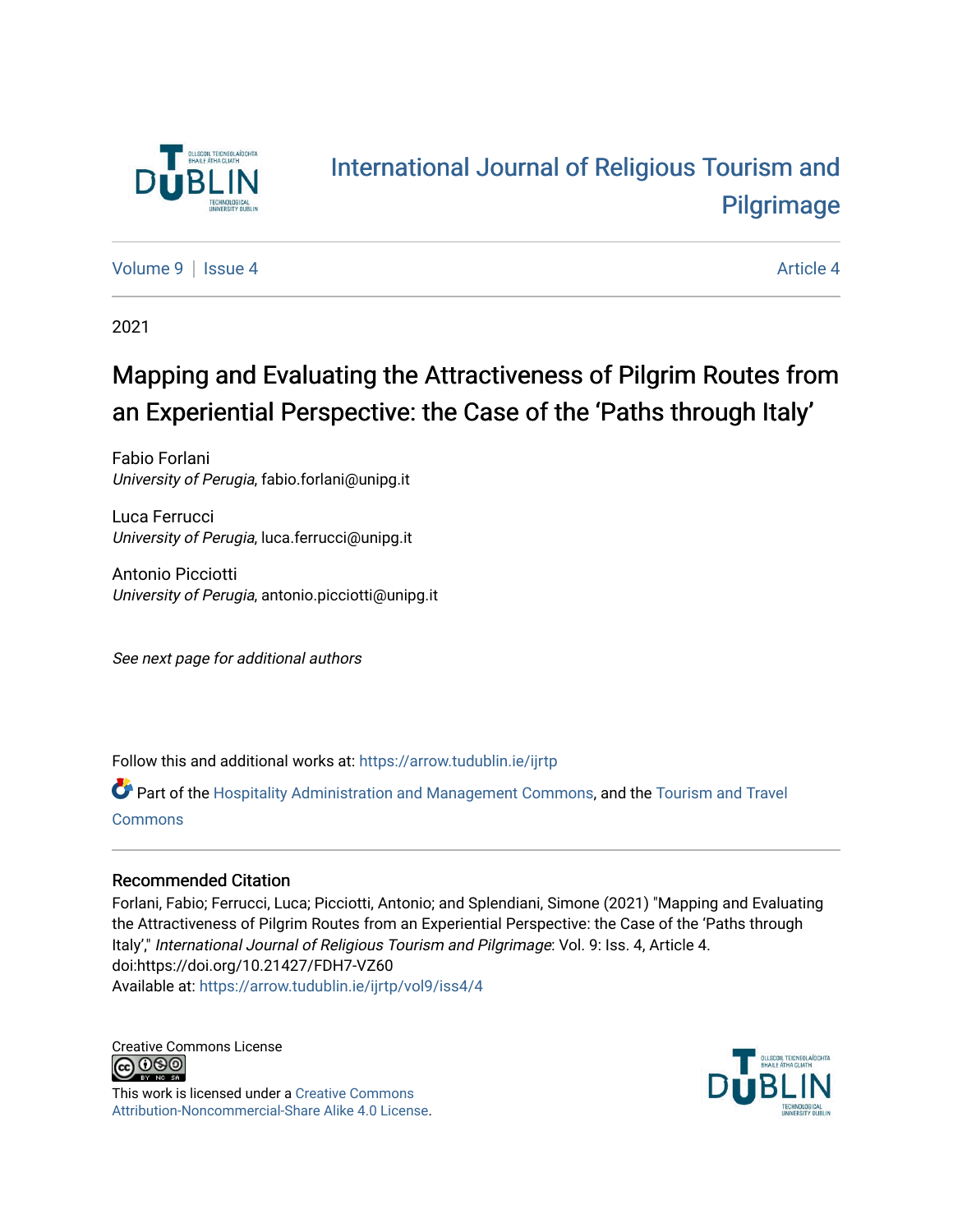## Mapping and Evaluating the Attractiveness of Pilgrim Routes from an Experiential Perspective: the Case of the 'Paths through Italy'

### Authors

Fabio Forlani, Luca Ferrucci, Antonio Picciotti, and Simone Splendiani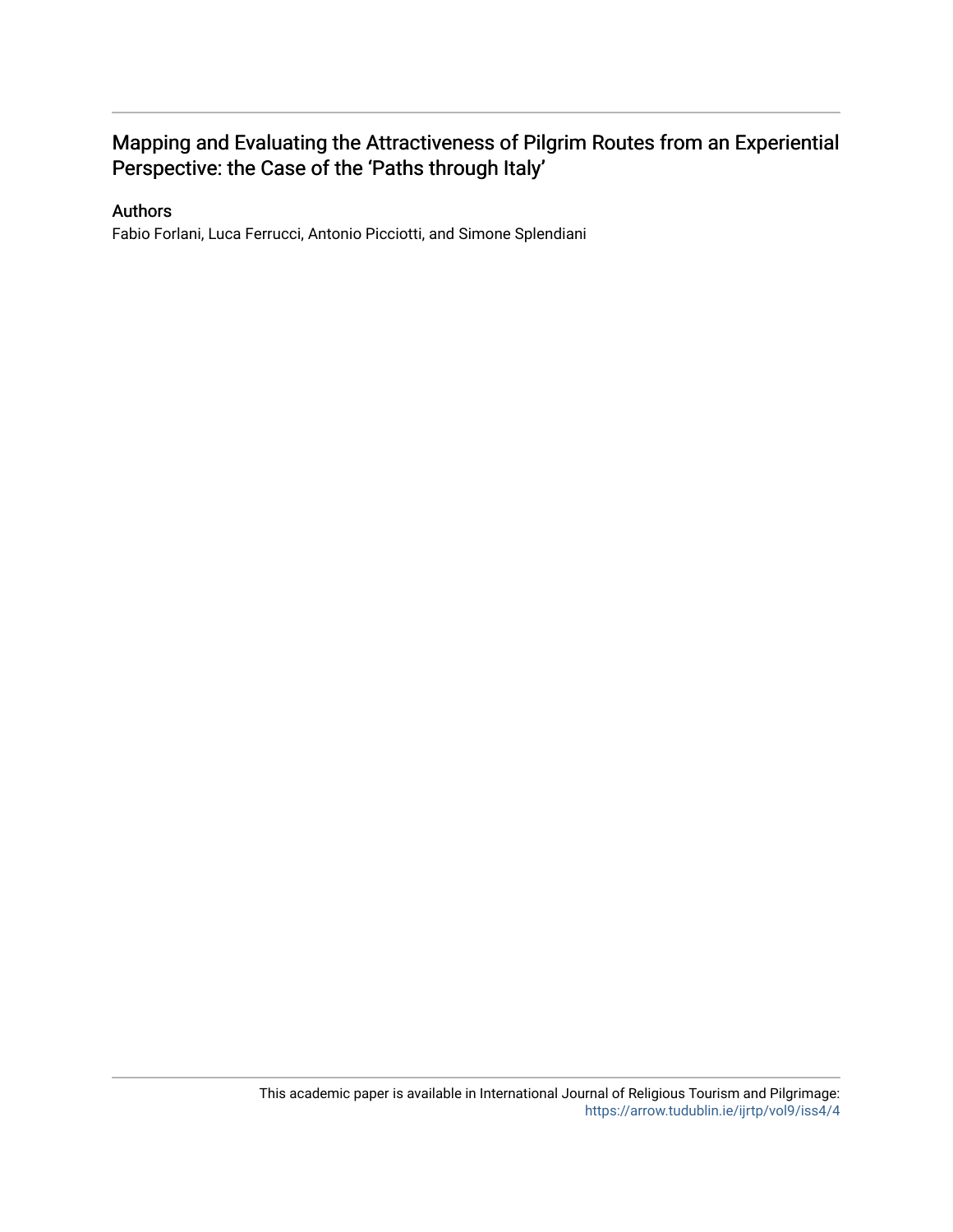# **Mapping and Evaluating the Attractiveness of Pilgrim Routes from an Experiential Perspective: the Case of the 'Paths through Italy'**

#### **Fabio Forlani**

*University of Perugia* fabio.forlani@unipg.it

#### **Luca Ferrucci**

*University of Perugia* luca.ferrucci@unipg.it

#### **Antonio Picciotti**

*University of Perugia* antonio.picciotti@unipg.it

#### **Simone Splendiani**

*University of Perugia* simone.splendiani@unipg.it

> The assessment of tourist offerings and the attractiveness of tourist destinations has been the subject of many studies in the tourism management literature over the years. Several authors have examined the territorial characteristics and factors that nurture tourist destination attractiveness in order to create flexible models that are capable of providing recommendations and instructions for destination management policies in the tourism industry. However, one of the fields in which this topic has so far been under-studied is with regard to pilgrim routes.

> Calling upon the 'Atlas of the Paths through Italy' which represents the official census or count of Italian routes published and recognised by the Ministry of Environmental, Cultural and Tourism Heritage (MiBACT) in 2016, the purpose of this article is to compare all the 'Paths through Italy' and classify them according to their expressed or unexpressed tourism potential. In particular, through an experiential approach and the use of Fuzzy Set Ideal Type Analysis (FSITA) methodology, this article aims to evaluate the attractiveness of the Paths in terms of their structural capability, create a taxonomy of the Paths, identify the most attractive type of Path which should be taken as a best practice benchmark, and provide managerial and policy suggestions to improve the attractiveness of the weaker Paths.

> The results of the analysis found that three Paths had strong potential and six Paths had good potential for tourism development. This study provides both a descriptive framework and an interpretative approach to the Italian Paths to help public intuitions manage and develop policies for the sustainable development of these pilgrimage routes.

**Key Words:** pilgrim routes, experiential tourism, slow tourism, Paths through Italy, FSITA

## **Introduction**

The meaning of pilgrimage as a form of travel has profoundly changed over time. In the past, pilgrimage was exclusively considered as a manifestation of faith, bringing people together to seek the divine and to be in its presence. Nowadays, the meaning of pilgrimage has expanded by combining with other spiritual, historical, archaeological, and naturalistic motivations (Cerutti & Dioli, 2013; Fernandes *et al.*, 2012) to the point where it seems to be difficult to distinguish between the religious and the secular dimensions (Lucarno, 2016). Notwithstanding these transformations, pilgrimage continues to remain a relevant phenomenon in the tourism sector. In fact, as highlighted by Griffin and Raj, it is possible to believe that

*religious / faith-based / spiritual tourism / pilgrimage [does not represent only a niche or a rapidly growing segment but] a significant and constant element of the tourism industry*  (2017:2).

A similar transformation has occurred in the context of pilgrim routes that have become a systematic tourism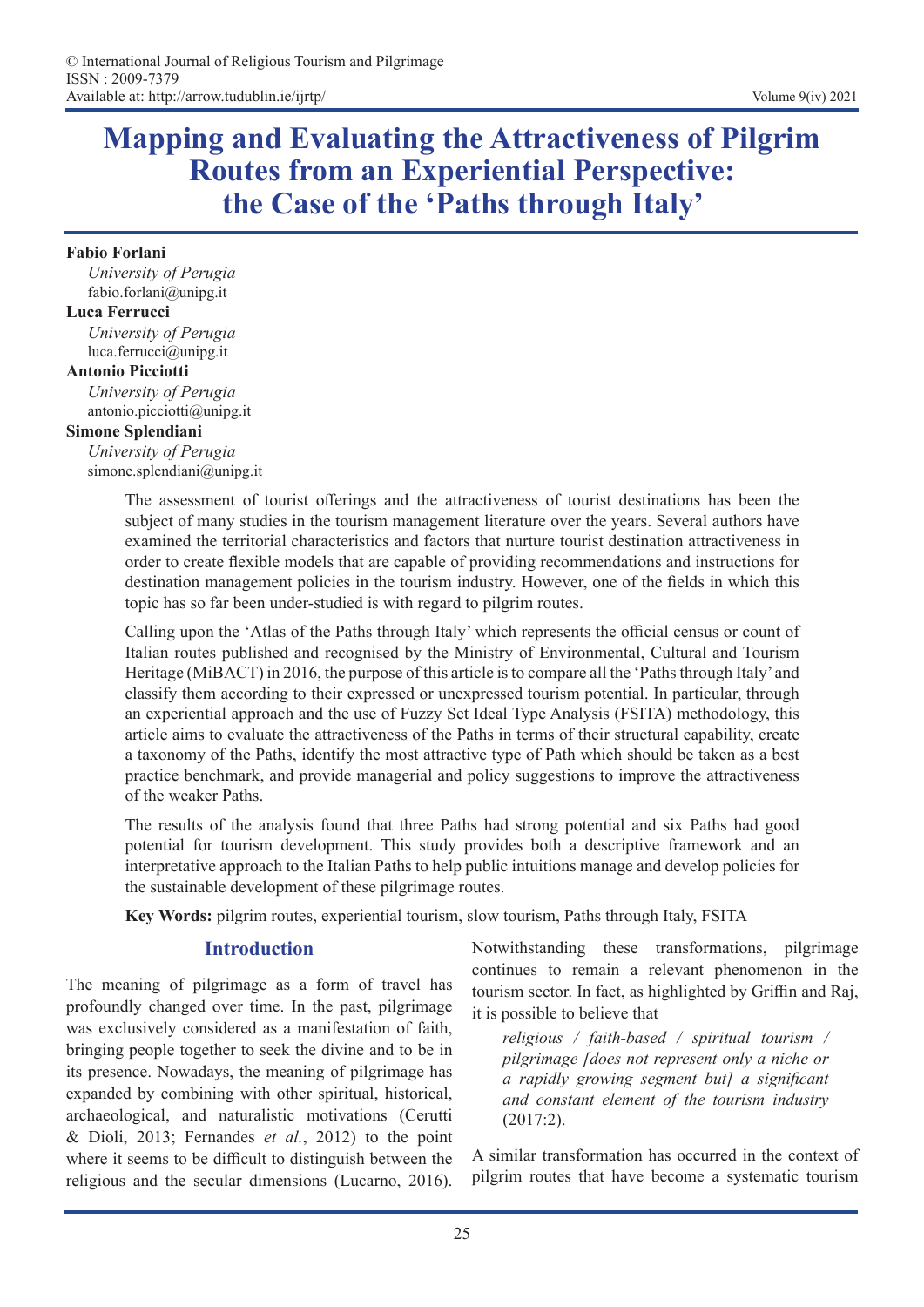Forlani, Ferrucci, Picciotti & Splendiani Mapping and Evaluating the Attractiveness of Pilgrim Routes - 'Paths through Italy'

offer dedicated to walking tourists. These paths, originally born as itineraries of faith, are now a combination and synthesis of the religious and secular in the context of various cultural and environmental backgrounds. Considering the contribution that these paths can offer to territories, especially marginal ones, scholars and policy makers agree that they can represent a tool for economic and social growth (e.g., Ambrósio *et al.*, 2019). In recent decades, numerous routes have been created throughout Europe to capitalise on this economic and social capital. However, despite a growing body of work, there is still an overall scarcity of empirical studies, particularly with focus on the comparative evaluation of their touristic attractiveness.

The current study aims to fill this gap by analysing the case of the 'Atlas of Paths through Italy', the official list of Italian routes recognised by the Ministry of Environmental, Cultural and Tourism Heritage (MiBACT) with the objective of increasing the level of services provided to the walkers and to promote the pilgrim tourism offer abroad. Considering the importance and the relevance of pilgrimage routes in Italy, the purpose of this article is to compare and classify these Paths through Italy. In particular, this article seeks to evaluate the attractiveness of the various paths in terms of structural capability and tourism potential, to create an attractiveness taxonomy of the Paths and, to provide managerial and policy tips to help improve the attractiveness of less developed and less popular paths.

To achieve this aim, this article begins by exploring the concept of attractiveness in the context of tourist destinations. The theoretical model used in this paper, inspired by an experiential approach, along with the methodology and the variables used in the analysis, are then described, after this, the research results are presented, and management and policy implications are outlined before concluding.

## **Attractiveness of Tourist Destinations: a Review of the Literature**

The tourism potential of territorial assets has been the subject of several studies in the scientific literature. Generally, the perspective used to analyse and evaluate these assets is the attractiveness of tourist destinations. Attractiveness in this case refers to 'the extent to which the availability, quality and management of local tourist services satisfies the needs of the customer' (Cracolici

& Nijkamp, 2009:337). However, the concept of tourist destination attractiveness has been examined by scholars from various disciplinary approaches, which complicates what constitutes attractiveness beyond this simple definition (e.g., Lee, 2016; Cugno *et al.*, 2012; Calvo-Mora *et al.*, 2011). Furthermore, scholars have tended to favour experimental surveys rather than theoretical insights in studying destination attractiveness. As argued by Formica and Uysal

*the main concern of scholars, researchers, and practitioners is not related to the theoretical investigation of the attractiveness concept itself but to the possibility of finding a universal method for its measurement (2006: 418).*

Therefore, the studies on the attractiveness of tourist destinations appear heterogeneous, with theoretical conceptualisations overlapping and often subordinated to empirical approaches.

Based on these considerations, existing research on destination attractiveness can be classified and grouped according to the approach taken towards to the concept of attractiveness.

One approach focuses on the mapping of territorial resources. This approach assumes that the attractiveness of tourist sites stems from a particular set of tangible and intangible assets. From a static point of view, these resources are physically settled within territories and are represented by historical, cultural, and landscape endowments (Cho, 2008; Krešic, 2008). From a dynamic point of view, existing heritage is supported by current human activities, such as events and festivals, whether organised by tourist companies or local communities (Gregori *et al.*, 2013). Deng *et al.* (2002) differentiated between tourism resources, tourist facilities, accessibility, local communities, and peripheral attractions. They suggest that an initial recognition of these resources and a subsequent implementation of an evaluation and rating system of these resources should be done to establish and promote sustainability practices, protect territories, and improve the tourist experience. Likewise, Lee (2016) proposed four types of resources that can determine the attractiveness of tourist destinations: tourism attractions, accessibility, amenities, and complementary services. More recently, Ambrósio *et al.* (2019) focused on pilgrimage tourism resources, proposing a theoretical approach to identify and evaluate pilgrim-specific services and defining policies aimed at strengthening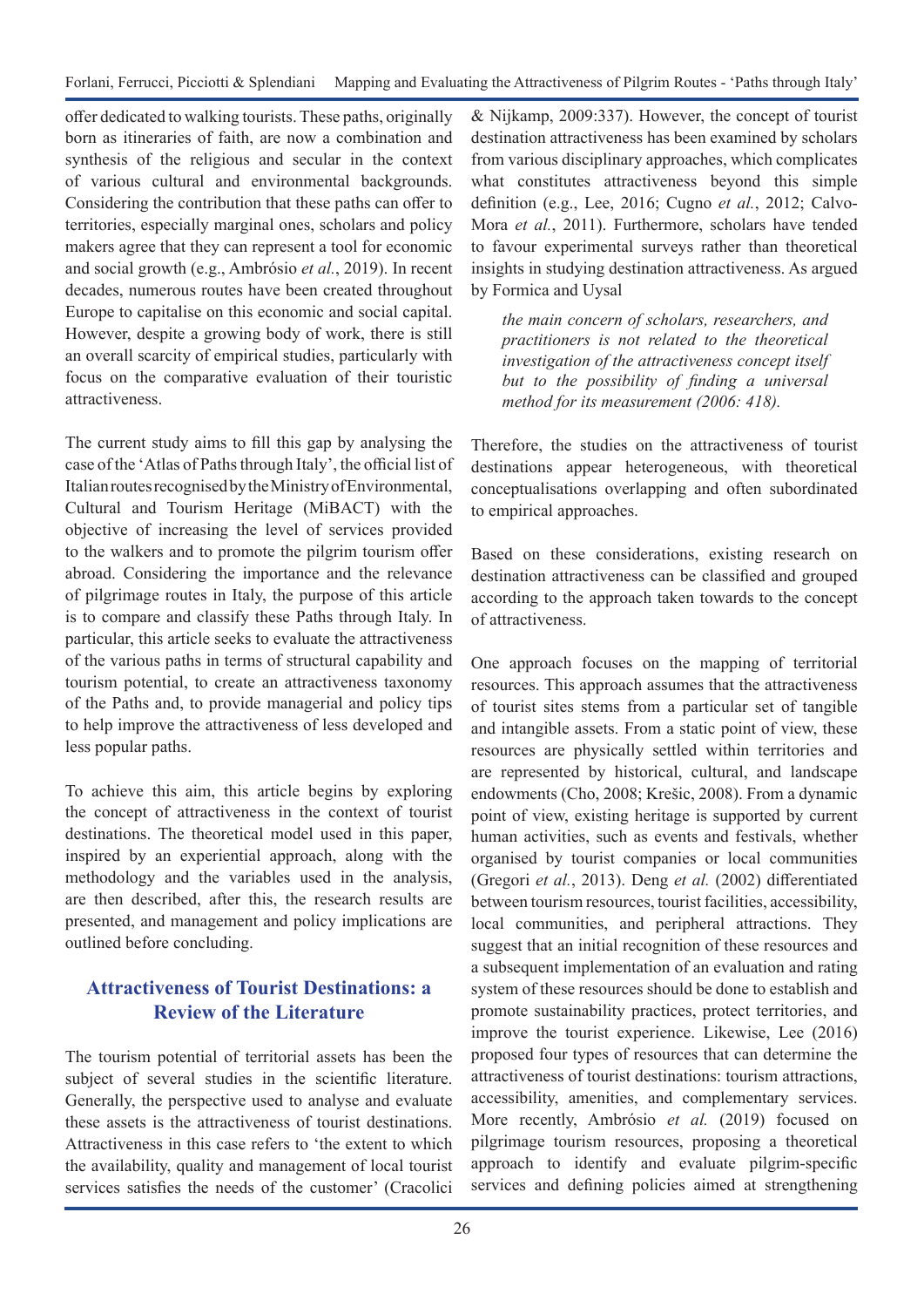the attractiveness of the territory and the involvement of stakeholders. Finally, other studies have attempted to map the territorial assets through the opinion of experts, verifying the extensiveness of the tourism offer and recognising resources and policies capable of increasing the attractiveness (e.g., Calvo-Mora *et al.*, 2011).

A second approach integrates the previous approach with tourist perception and satisfaction. According to this approach,

*the reality lies in the reciprocal relationship between these two key elements, which is essential to the very existence of tourism'*  (Formica & Uysal, 2006: 419).

Through using an inductive approach, the authors defined four main types of factors that affect the attractiveness of a rural tourist destination: tourist services and facilities, cultural and historical offerings, rural lodging, and outdoor recreation). Territorial attractiveness was subsequently tested through a survey of visitor demand, highlighting the existence of gaps between objective and subjective evaluation systems. Other researchers have considered the evaluation process and the level of tourist satisfaction, identifying the main supply factors that should be integrated or modified to improve tourism performance within a territory. To this end, specific types of territorial factors have been evaluated in relation to demand aspects (Cugno *et al.*, 2012; Iatu & Bulai, 2011). For example, Cracolici and Nijkamp (2009) outline eleven characteristics which tourists look for which subsequently led to the authors creating a destination competitiveness index. Similarly, in investigating the attractiveness of an region in India, Manoj and Babu (2008) , found fifteen types of static and dynamic territorial resources that tourists find attractive based on the importance-performance of these resources within the region.

Based on the discussion above, it is possible to argue that what constitutes attractiveness in the context of tourist destinations is a multidimensional phenomenon in which theoretical and empirical considerations, assessments, and constructions converge and overlap.

## **Assessment of the Attractiveness of Tourist Destinations from the Experiential Perspective**

The experiential approach to understanding tourism destination attraction is an emerging research strand in the economic-managerial literature (e.g., Becker & Jaakkola, 2020; Kranzbuhler *et al.*, 2018, Chaney *et al.*, 2018; Jain *et al.*, 2017; Lemon & Verhoef, 2016) especially in the tourism field (Conti *et al.*, 2020; Forlani & Pencarelli, 2019). The tourist experience can be considered as a unique and unrepeatable event that takes place in a specific time and place as the result of an interaction (i.e., co-production) among tourists, economic actors, the local community, and territorial resources (Campos *et al.*, 2018; Forlani & Pencarelli, 2018; Adhikari & Bhattacharya, 2016; Walls *et al.*, 2011; Volo, 2009; Oh *et al.*, 2007). Using the experiential approach means making the tourist's experience the most important consideration, and as such, attempts to understand destination attraction should place the tourist experience as the main object of evaluation. Promoting the experiential approach above other research approaches, however, means that tourism resources as a component of territorial attractiveness no longer hold an absolute and objective value but rather a relative value—resource value is now dependent upon a supply-demand match as required by tourist market segments. An archaeological resource, for example, can be considered an element of attraction for a cultural experience, while it can also become the setting for a food and wine experience. Using this logic, tourists seeking a pilgrimage-like experience must be provided with the structural elements necessary for the specific meaningful tourism experience being sought to potentially occur.

Within this line of research, the authors have opted to use the '5A' model (Forlani & Pencarelli, 2018; Pencarelli & Forlani, 2016) to assess the attractiveness of the Paths through Italy. This model adjusts the classical models of Cooper *et al.* (1993) and Kelly and Nankervis (2001) based on the model of the domains of experience proposed by Pine and Gilmore (1998). This model also allowed the authors to include a large portion of the variables identified by the scientific literature which can be adapted or interpreted to be useful an experiential perspective.

The 5A model includes five characteristics that a destination should have to be attractive to tourists (Forlani & Pencarelli, 2018: 77-79):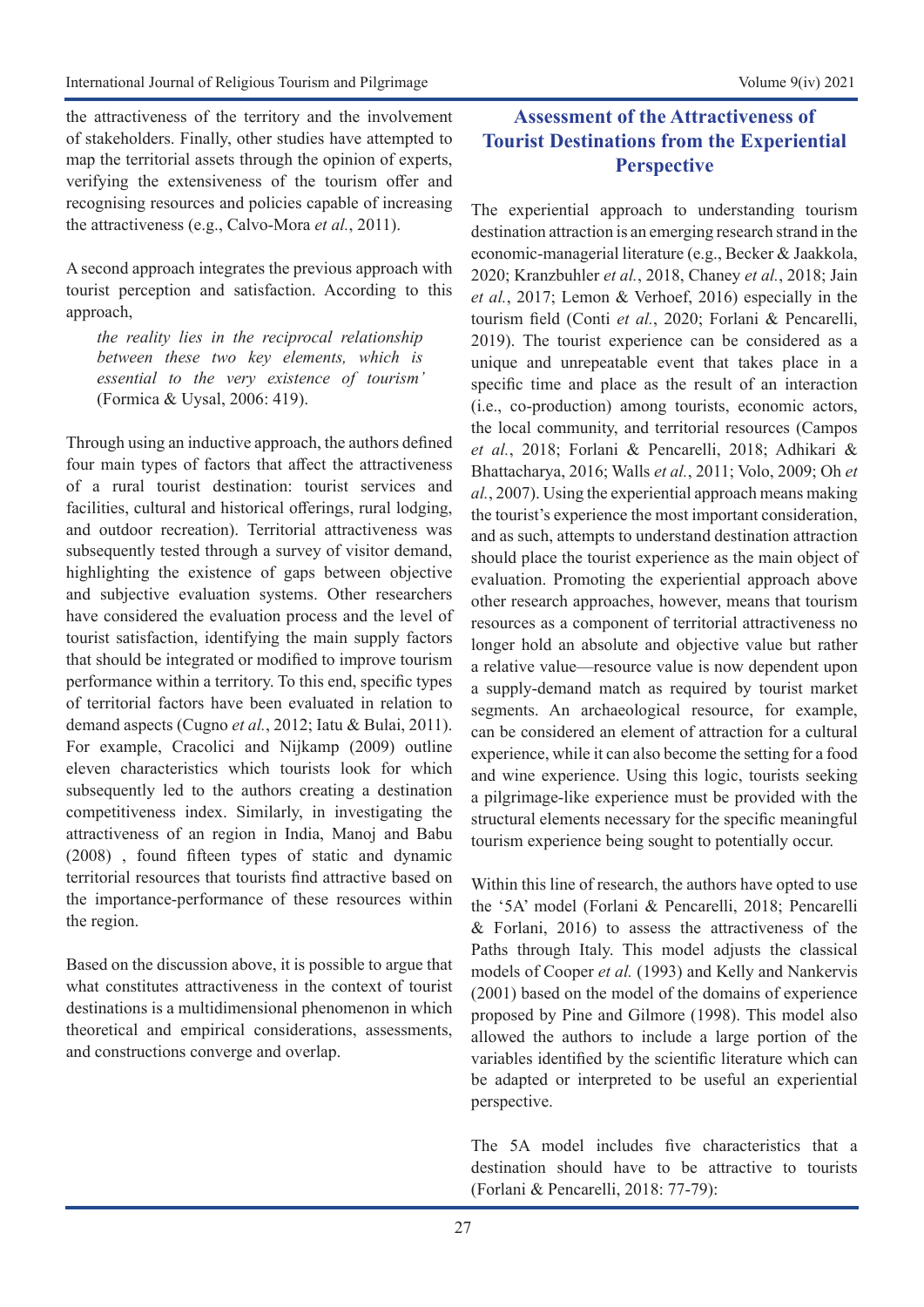- Attractiveness (ATT): the presence of resources capable of attracting specific tourists and stimulating involving experiences;
- • **A**tmosphere (ATM): the presence of atmospheric factors that create the 'scenography' of the experience;
- Accessibility (ACC): the possibility and ease of access to the experience with public and private transport;
- Amenity (AME): the presence of tourist support services (accommodation, facilities, catering, etc.) that make the experience feasible;
- Attitude (ATI): the requisite cultural and social liveliness and consistency with the proposed experience.

The 5A model is a conceptual approach that can be applied to any form of tourism offer if adequately 'calibrated' to the specific experience. As such, this approach allows scholars to verify the suitability of territorial resources in terms of attractiveness for a specific tourism experience. However, this model does not allow scholars to evaluate the level of the attractiveness in a comparative way between several territories. In this paper, the 5A model is integrated with indicators that express an evaluation from a demand point-of-view.

Starting from the above-mentioned features, to set up the analysis model used in this research, the authors first sought to understand the territorial characteristics sought by a specific tourism experience—in this case the pilgrim's way. The most interesting aspect of pilgrimage routes supported by the literature concerns the motivations that lead a person to choose this kind of tourism experience. In their discussion paper, Griffin and Raj highlight that

*while formal religious practices are less important to the individual, religious experiences are sought to give a person meaning and focus*  (2017:5).

With regards to specific pilgrimage route experiences, such as the Camino de Santiago de Compostela, some studies argue that the walker is driven by religiousspiritual, cultural, and wellness motivations (Fernandes *et al.*, 2012; Murray & Graham, 1997; Olsen & Trono, 2018). Similarly, Lucarno (2016:54) states that for these walkers '*the religious stimulus is predominant, but a quarter of tourists travel for cultural interest*'. One study that analysed the experience of walkers traveling the Via Francigena in Italy, identified landscape perception, ethics, and nature as the main reasons for the choice to undertake this type of travel (Trampetti *et al.*, 2013). Research by Kato and Progano (2017) in Japan distinguished between pilgrimage (spiritual) and walking tourism and emphasised the importance of environmental stimuli both in generating an aesthetic experience (i.e., beauty of places and landscape) and in favouring an introspective or transformative experience (i.e., atmosphere).

These theoretical evidences allowed the authors to adapt the 5A model to the pilgrim experience in the following ways:

- The walker is attracted by religious/spiritual places, cultural heritage, landscape, and natural environment (Attractiveness – Atmosphere). The immersion of the walker in the environment through walking at a slow pace and the enjoyment of tourist attractions (i.e., goals to be reached) characterises the experiential proposal of the route.
- The other elements provided by the model (Accessibility – Amenity – Attitude) appear to support the experience. Although not decisive in the route selection processes, these factors should be themed with the rest of the path in order to improve the overall experience (e.g. pilgrim's hostels, pilgrim's menu, etc.).

Starting from the experience sought by walkers, it is possible to define the attractiveness of the paths through the creation of a typology using two macro-

| <b>Table 1: Matrix of the Ideal Types</b> |                                                                             |                               |  |  |  |
|-------------------------------------------|-----------------------------------------------------------------------------|-------------------------------|--|--|--|
|                                           | <b>WORK OUT</b><br>$\sim$ WORK OUT<br>(ACCAAMEAATI)<br>$\sim$ (ACCAAMEAATI) |                               |  |  |  |
| <b>ASSET</b><br>(ATTAATM)                 | Type $A -$ <b>Strong</b>                                                    | Type $B -$ <b>Prospective</b> |  |  |  |
| $~\sim$ ASSET<br><b>ATTAATM)</b>          | Type $C$ – <b>Limited</b>                                                   | Type $D - Weak$               |  |  |  |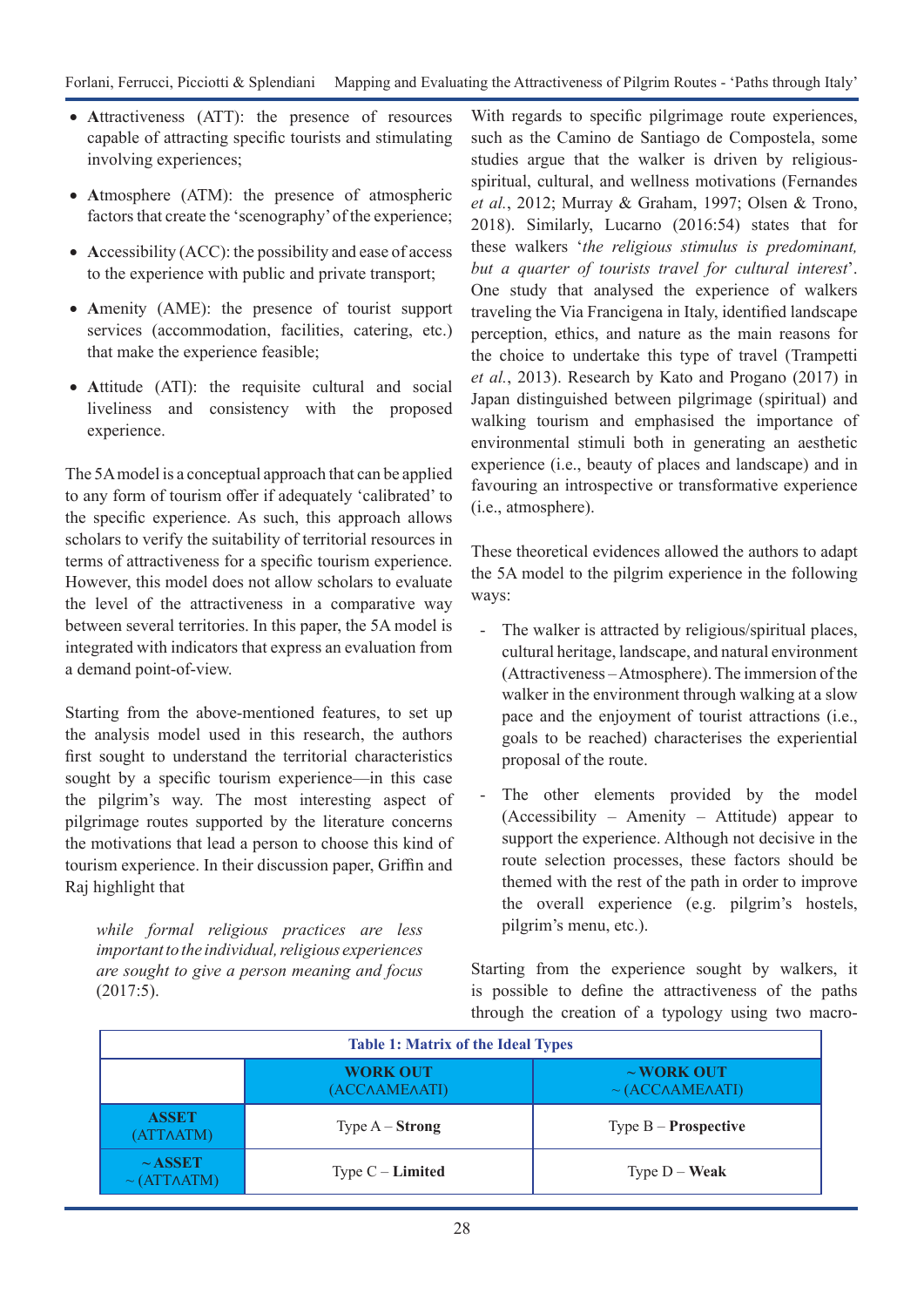

dimensions rather than the five starting ones (5A): A) ASSET (Attractiveness, Atmosphere); B) WORK OUT (Accessibility, Amenity, Attitude). The first dimension, called Asset (ASS), discriminates the paths on the basis of experiential attractiveness (high or low presence of cultural, religious and environmental resources). The second dimension, called Work Out (WOT), discriminates the paths on the basis of facilities (Accessibility, Amenity) and the enrichment of the tourist experience (Attitude). With these two dimensions it is possible to create a matrix (Table 1) that identifies four ideal types:

- 1) Type A Strong (ASS∧WOT);
- 2) Type B Prospective (ASS∧**~**WOT);
- 3) Type C Limited (**~**ASS∧WOT);
- 4) Type D Weak (**~**ASS∧**~**WOT).

## **The Study Context**

The Ministry of Environmental, Cultural and Tourism Heritage (MiBACT) published the 'Atlas of the Paths through Italy' in 2016 which represents the official census of Italian routes (see Figure  $1$ )<sup>1</sup>. An analysis of the credentials<sup>2</sup> issued by the main Italian Paths<sup>3</sup> highlights the growing interest in this type of tourist experience. The

3 https://www.terre.it/cammini-percorsi/i-dati-dei-cammini/ ora-i-camminatori-italiani-preferiscono-gli-itinerari-initalia/

<sup>1</sup> Available at: https://www.beniculturali.it/mibac/ multimedia/MiBAC/documents/1509714533266\_Slide\_ Cammini\_dItalia\_-\_Conf.\_Stampa1.pdf

<sup>2</sup> As stated by the official website of the Via Francigena, a 'Credential, or Pilgrim's Passport', is *the fundamental document of the pilgrim that allows ... access to accommodating facilities located along the itinerary. The pilgrim will get a stamp in every location where he/she stays or passes (tourist offices, churches, hostels), until the conclusion of the walk'* (https://www. viefrancigene.org/en/pilgrims-credential/)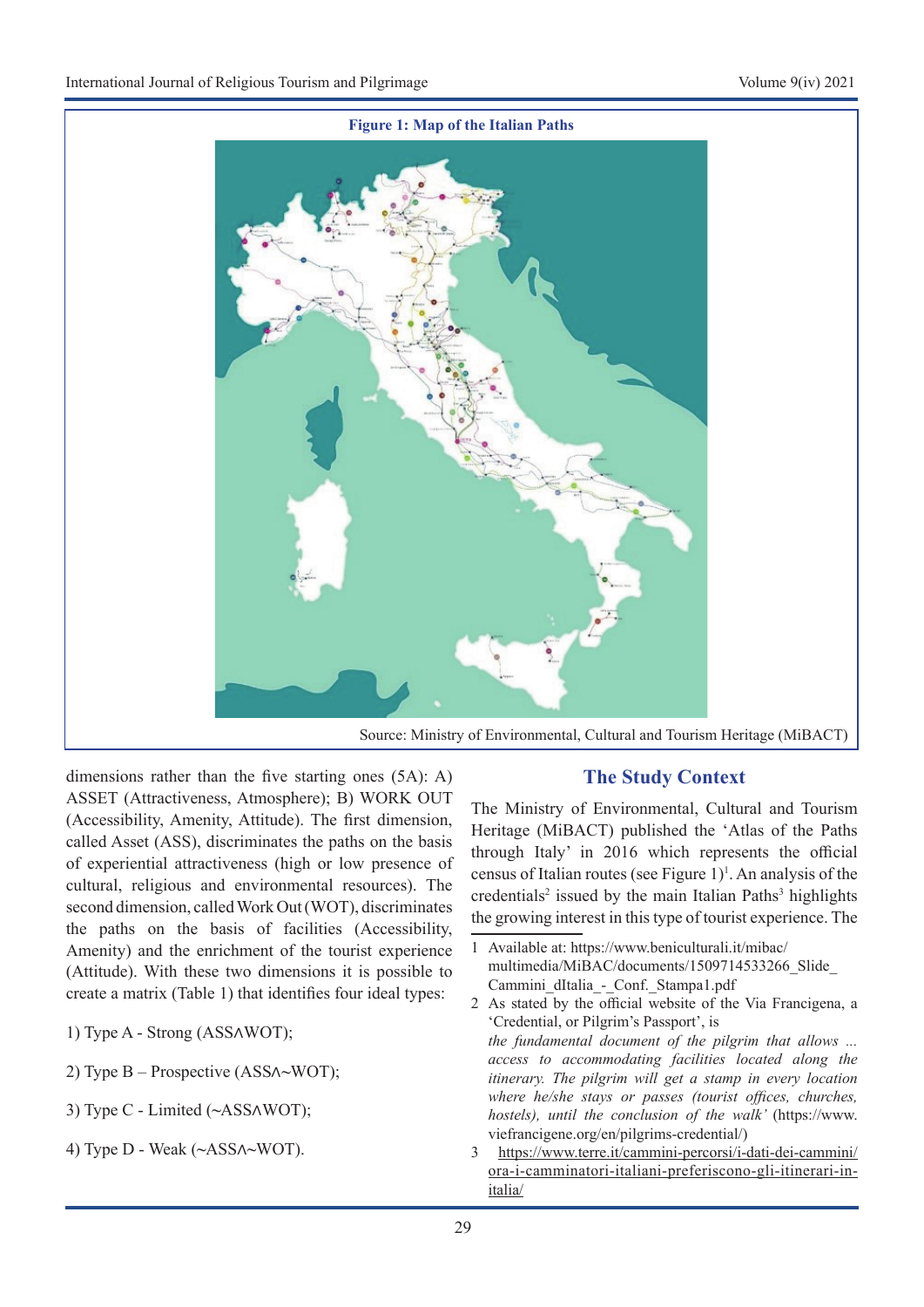| <b>Table 2: The Italian Paths by length</b>              |                |               |  |  |  |
|----------------------------------------------------------|----------------|---------------|--|--|--|
| Length                                                   | N.             | $\frac{0}{0}$ |  |  |  |
| Short $(< 100$ Km)                                       | $\overline{4}$ | 8.7           |  |  |  |
| Medium-short (from 101 to 200 Km)                        | 15             | 32.6          |  |  |  |
| Medium (from 201 to 350 Km)                              | 8              | 17.4          |  |  |  |
| Medium-long (from 351 to 500 Km)                         | 9              | 19.6          |  |  |  |
| $Long (> 500$ Km $)$                                     | 8              | 17.4          |  |  |  |
| Not available                                            | 2              | 4.3           |  |  |  |
| <b>Total</b>                                             | 46             | 100.0         |  |  |  |
| Source: Collated from the 'Atlas of Paths through Italy' |                |               |  |  |  |

| <b>Table 3: The Italian Paths by theme</b>               |    |               |  |  |  |  |
|----------------------------------------------------------|----|---------------|--|--|--|--|
| <b>Theme</b>                                             | N. | $\frac{0}{0}$ |  |  |  |  |
| Cultural                                                 | 19 | 41.3          |  |  |  |  |
| Naturalistic                                             | 14 | 30.4          |  |  |  |  |
| Religious                                                | 13 | 28.3          |  |  |  |  |
| <b>Total</b>                                             | 46 | 100.0         |  |  |  |  |
| Source: Collated from the 'Atlas of Paths through Italy' |    |               |  |  |  |  |

number of credentials in 2018 was 32,338, an increase of 37.3% as compared to the previous year. Today, the Italian Paths represent a tourism offering with strong potential that could represent an important incentive to the enhancement of rural and smaller urban destinations (Fotiadis *et al*., 2015).

The MiBACT website houses a database (https://www. turismo.beniculturali.it/cammini/) that contains a variety of information on each path, such as the theme, the practicability (on foot, by bike or on horseback), the number of stages, and length among other characteristics. In terms of length (Table 2), almost two thirds of the Paths are of medium length (medium-short length 32,6%, medium length 17,4% and medium-long length 19,6%) as defined by MiBACT.

In addition to the physical characteristics of each path the 'Paths through Italy' are classified by theme (Table 3). These are mainly characterised as cultural (41,3%), naturalistic (30,4%) and religious (28,3%) content

These data suggest that the Paths are heterogeneously distributed within the national territory; they are concentrated in the North-East and in the Centre of the country while they are less present in the North-West and in the South. The data also suggests that from a strictly religious point of view, many of the Paths converge on Rome, serving as evidence of the past and present religious role assumed by this city. Other Paths are also religion-focused, with their endpoint at a religious site, often related to the life of a Saint (e.g., San Francesco, San Benedetto). Also, the data show that there are paths, especially in the southern part of Italy, which have been designed and conceived for more secular reasons, with a focus on landscape, natural, historical, and cultural aspects rather than on spirituality.

## **Research Methodology**

From a methodological point of view, the use of matrix, derived from the 5A model necessarily requires the transformation of the five dimensions into operational variables. For this purpose, this study used the Fuzzy Set Ideal Type Analysis approach (FSITA, Kvist, 2007; 1999) which is part of the more general category defined as th Qualitative Comparative Analysis (QCA, Rihoux & Ragin, 2008). QCA allows the researcher to operationalise the analysed dimensions (5A) in a rigorous and transparent way through criteria defined *a priori* in compliance with the qualitative nature of the dimensions studied. While maintaining a binary logic, the Fuzzy Set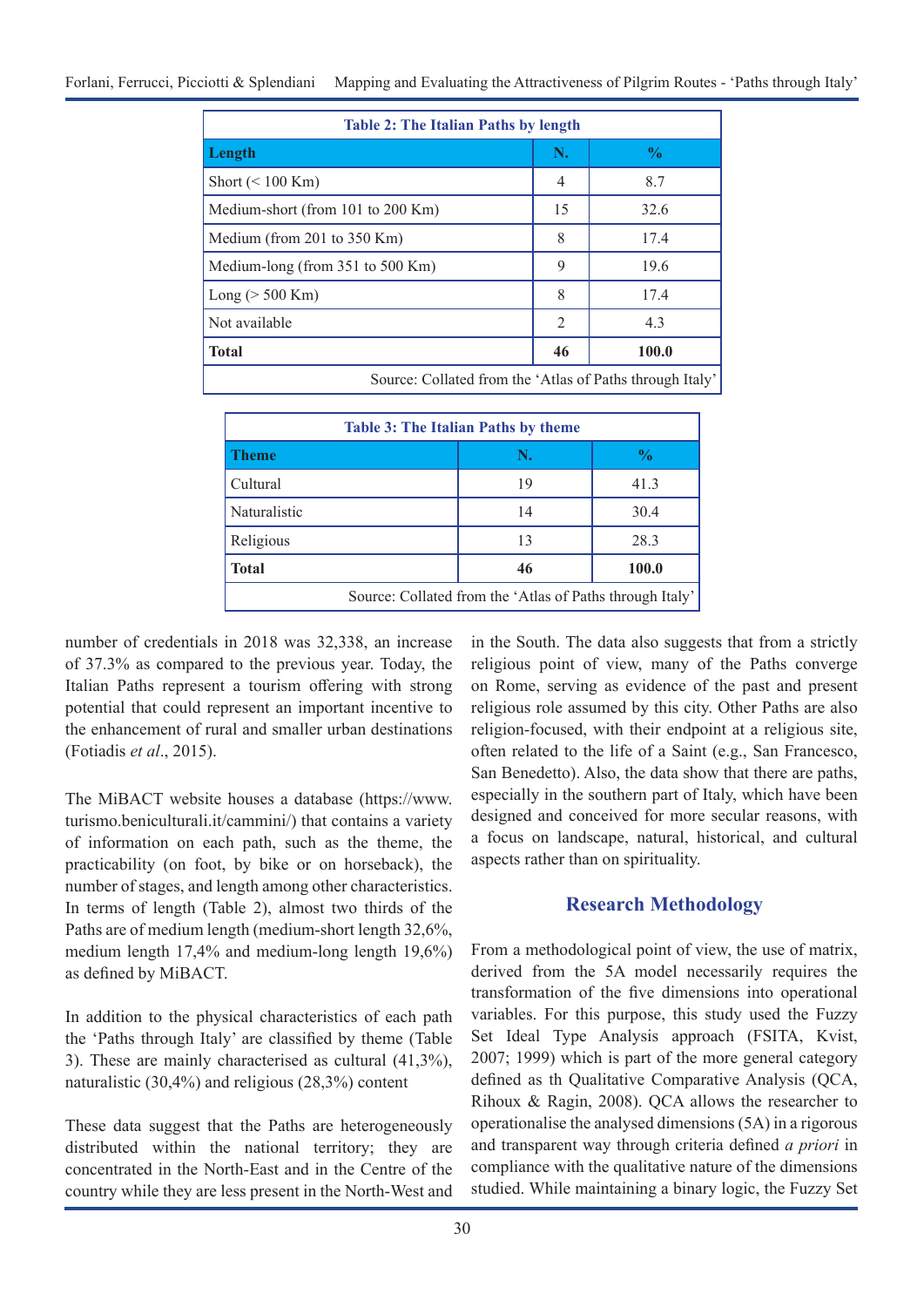| <b>Variables</b>               | <b>Description</b><br><b>Indicator</b>                                                                   |                                                                                                                                                                                                                                                                                                     | <b>Source</b>                                                       | <b>Fuzzy set</b>                                                                                                                                                                                                                                                    |  |  |
|--------------------------------|----------------------------------------------------------------------------------------------------------|-----------------------------------------------------------------------------------------------------------------------------------------------------------------------------------------------------------------------------------------------------------------------------------------------------|---------------------------------------------------------------------|---------------------------------------------------------------------------------------------------------------------------------------------------------------------------------------------------------------------------------------------------------------------|--|--|
| <b>Attractiveness</b><br>(ATT) | Amount of<br>attractions<br>included in the<br>path and their<br>popularity                              | $1.N°$ of attractors (ATT1)<br>2. Total number of reviews<br>(ATT2)                                                                                                                                                                                                                                 | 1. Official website<br>and social media<br>pages<br>2. Tripadvisor  | Continuous fuzzy sets:<br>$1.(0, n^{\circ}$ attractions /10, 1)<br>2. $(0, n^{\circ}$ rev./n° rev. max, 1)                                                                                                                                                          |  |  |
| Atmosphere<br>(ATM)            | Amount of<br>environmental<br>and atmospheric<br>factors included in<br>the path and their<br>popularity | $1. N^{\circ}$ of environmental<br>factors (ATM1)<br>2. Total number of reviews<br>(ATM2)                                                                                                                                                                                                           | 1. Official website<br>and social media<br>pages<br>2. Tripadvisor  | <b>Continuous fuzzy sets:</b><br>$1.(0, n^{\circ}$ attractions /10, 1)<br>$2.(0, n^{\circ}$ rev./n° rev. max, 1)                                                                                                                                                    |  |  |
| Accessibility<br>(ACC)         | Quality and<br>usability of road<br>connections                                                          | Reachability of the paths'<br>starting point from a<br>standard point (Rome) and<br>respective travel times by<br>public and private transport                                                                                                                                                      | Google Maps                                                         | Six-value fuzzy sets:<br>$0=$ no information<br>$0.2$ = incomplete information<br>$0.4$ = only driving – long time<br>$0.6$ = only driving – short<br>time<br>$0.8$ = both driving and by<br>$train - long time$<br>$1 =$ both driving and by train<br>- short time |  |  |
| Amenity<br>(AME)               | Suitability of the<br>facilities required                                                                | Amount and typologies of<br>tourist services (themed<br>accommodation, alternative<br>accommodation, catering,<br>path guide, travel organisers)                                                                                                                                                    | 1. Official website<br>and social media<br>pages                    | Six-value fuzzy sets:<br>$0=$ no information<br>$0.2=1$ factor out of 5<br>$0.4 = 2$ factor out of 5<br>$0.6 = 3$ factor out of 5<br>$0.8 = 4$ factor out of 5<br>$1=5$ factors out of 5                                                                            |  |  |
| Attitude<br>(ATI)              | Presence of<br>non-commercial<br>activities that<br>improve and<br>characterise the<br>experience        | Amount and typologies of<br>social activities (hospitality<br>of the local community,<br>entertainment activities<br>related to the path, visits to<br>cultural places, events and<br>other non-specific activities<br>of the path, other attractions<br>and activities reported by the<br>website) | 1. Official website<br>and social media<br>pages<br>2. Tripadvisor. | Six-value fuzzy sets:<br>$0=$ no information<br>$0.2=1$ factor out of 5<br>$0.4 = 2$ factors out of 5<br>$0.6 = 3$ factors out of 5<br>$0.8 = 4$ factors out of 5<br>$1=5$ factors out of 5                                                                         |  |  |

### **Table 4: Metrics related to the structural dimensions of paths**

Qualitative Comparative Analysis (FSQCA, Russo *et al.*, 2016; Fotiadis *et al.*, 2015; Ordanini *et al.*, 2014; Fiss, 2011) allows the researcher to overcome the dichotomy between 0 (attribute not present) and 1 (present attribute) assuming the hypothesis of a continuum between 0 and 1 and a critical threshold that determines the change of the state. In terms of practical application, anchor values can be used (Rihoux & Ragin, 2008), whose numerical meaning is necessary to trace steps in the continuum. From this perspective, the decimal numbers that are used in the fuzzy analysis are more like 'labels' rather than quantitative values.

FSITA uses fuzzy set logic and techniques to create ideal Weberian typologies and to assign individual cases analysed to the various ideal types. The FSITA approach is used by social scientists (Hudson & Kühner, 2013) as a qualitative-quantitative alternative to the traditional statistical cluster. Through this methodology it is possible to use the *5A model* to build ideal types capable of classifying tourism offers that share the same type of experience (e.g., routes-based tourism).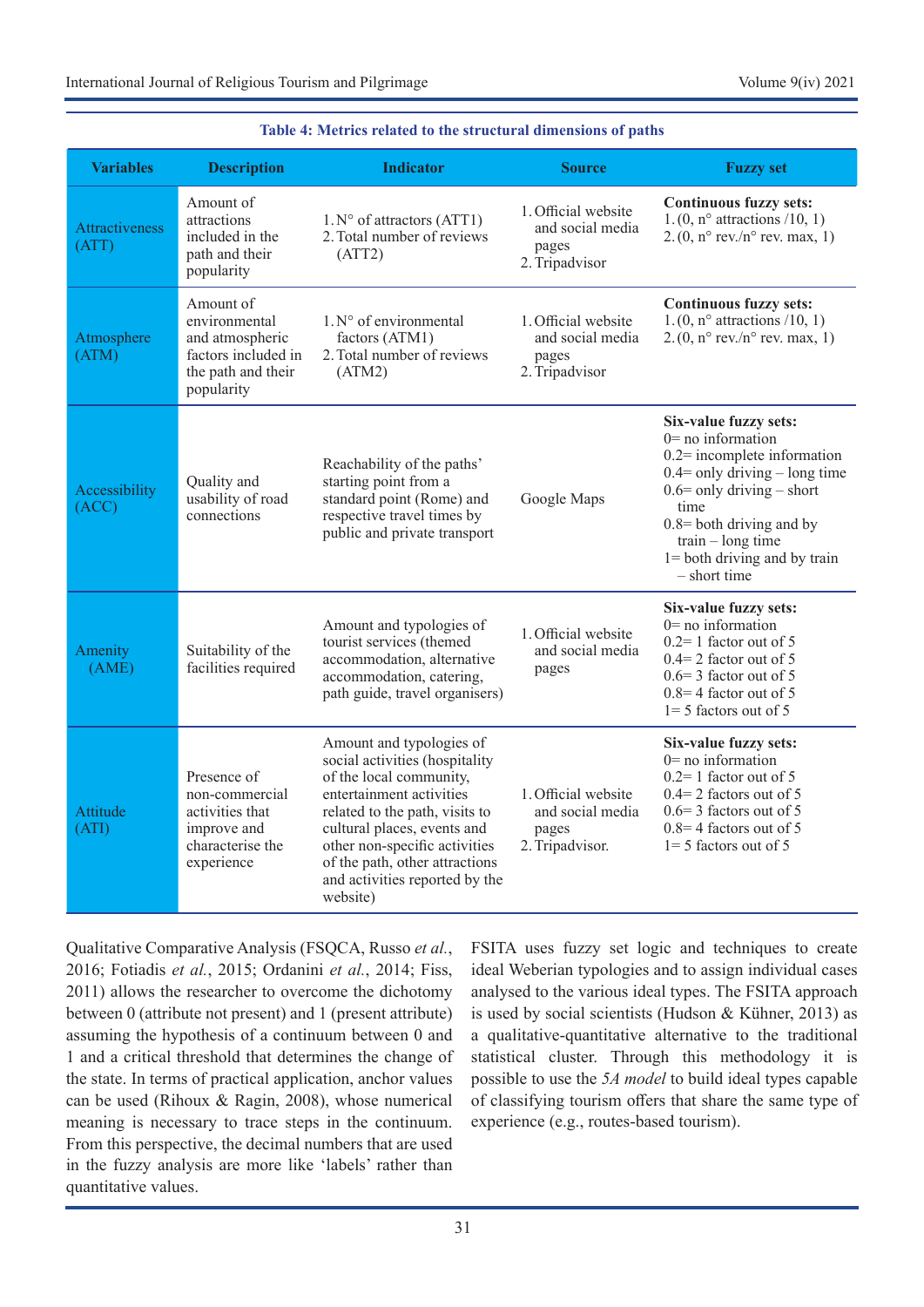Based on the FSITA approach, this research develops over four phases (Pencarelli *et al.*, 2019; Ciccia & Verloo, 2012; Kvist, 2007):

- 1) definition of the logical dimensions of the ideal type;
- 2) transformation of logical dimensions into indicators;
- 3) evaluation of the presence of each dimension in each case and;
- 4) evaluation of the belonging of each case to the different ideal types.

The completion of the first phase is summarised in Table 1. In the second phase, the '5A' dimensions were transformed into indicators (operationalisation) and fuzzy set metrics were applied to match each individual case to its associated 'A' (calibration). Each dimension was defined by one or two variables. For each variable, the membership metrics were determined *a priori* in order to transform the empirical observations into fuzzy scores from 0 to 1. For each dimension three points were defined: complete membership (0.75-1), no membership  $(0 - 0.25)$  and crossover point X  $(0.25 \le X \le 0.75)$ . The crossover point is the point where a case begins to move from being outside the set to being inside the set (Ciccia & Verloo, 2012, Kvist, 2007). Finally, as shown in Table 4, for each structural dimension (single A), the aspect to be measured (i.e., the variable) and the related measurement metric were specified. In addition, the data sources used for empirical observations are indicated.

The metric adopted to assess the value of individual attributes was the users' perception. These perceptions were analysed through the official websites, the routes' social network accounts, and Google Maps. Tripadvisor was used to analyse the demand perception (Cioppi *et al.*, 2019; Neuhofer, 2016; Neuhofer *et al.*, 2014; Baggio & Del Chiappa, 2014). As argued by some scholars (e.g., Cerutti & Piva, 2016; Floyd *et al.*, 2014; Gruner *et al.*, 2014), online customer reviews have already proven to be excellent tools for evaluating consumer preferences and for estimating sales results (Hoskins & Leick, 2019, Khare *et al.*, 2011; Viglia *et al.*, 2014).

Table 4 shows the metrics for each indicator and the criteria for assigning fuzzy scores. They range from 0 (no presence of the required characteristics) to 1 (full presence of the required characteristics).

Two indicators were considered for attractiveness  $(ATT = ATT1AATT2)$  and for atmosphere  $(ATM =$ ATM1∧ATM2); and one each for amenity (AME), accessibility (ACC) and attitude (ATI). Furthermore, both continuous values and anchors with discrete values were used (Rihoux & Ragin, 2008), depending on the different characteristics observed for each phenomenon (number of attractiveness factors, number of reviews, etc.).

The third phase  $-$  data collection  $-$  took place between September and November 2018 using the sources shown in table 2. Subsequently, the scores obtained for each path and for each 'A' were calculated. Then, the thresholds were defined to identify the status changes of the variables (calibration). The calibration choices (Kvist, 2007) were set by detecting the presence of the phenomenon  $(•)$ with at least 60% of the required characteristics (discrete value: ATT1; ATM1; ACC; AME; ATI) or belonging to 33% of the best cases (continuous value: 0.01 for ATT2 and ATM2).

Each path was given a score using the metrics (see Table 2) and classified into one of the four ideal types contained in Table 1.

## **Findings**

On the basis of the methodological approach described above, two types of paths emerge: complete paths, in which all the characteristics noted above are present, and paths which do not have all the characteristics<sup>4</sup>.

The scores of each single A were calculated and then the state of the variable (present or not present) were assigned as shown in Table 5. Also, Table 5 shows the attribution of each Path to an ideal type through the application of the characteristics as presented in Table 1.

The application of this analysis model divided the 46 paths into the 4 ideal types as shown in Table 6.

As seen in Table 6, there were only three Paths that could be considered a Strong Path (Type A) (Cammino degli Dei, Cammino di San Benedetto, Via Francigena). These three paths are very different from each other in terms of theme (archaeological, religious and cultural) and length (120 km; 300 km; 1044 km). This suggets that attractiveness is not due to some ex-ante advantage linked to specific characteristics, but rather to a mix of structural elements and organised activities.

4 In the following tables, the paths are identified using the numbering that is assigned in the 'Atlas of the Paths through Italy'.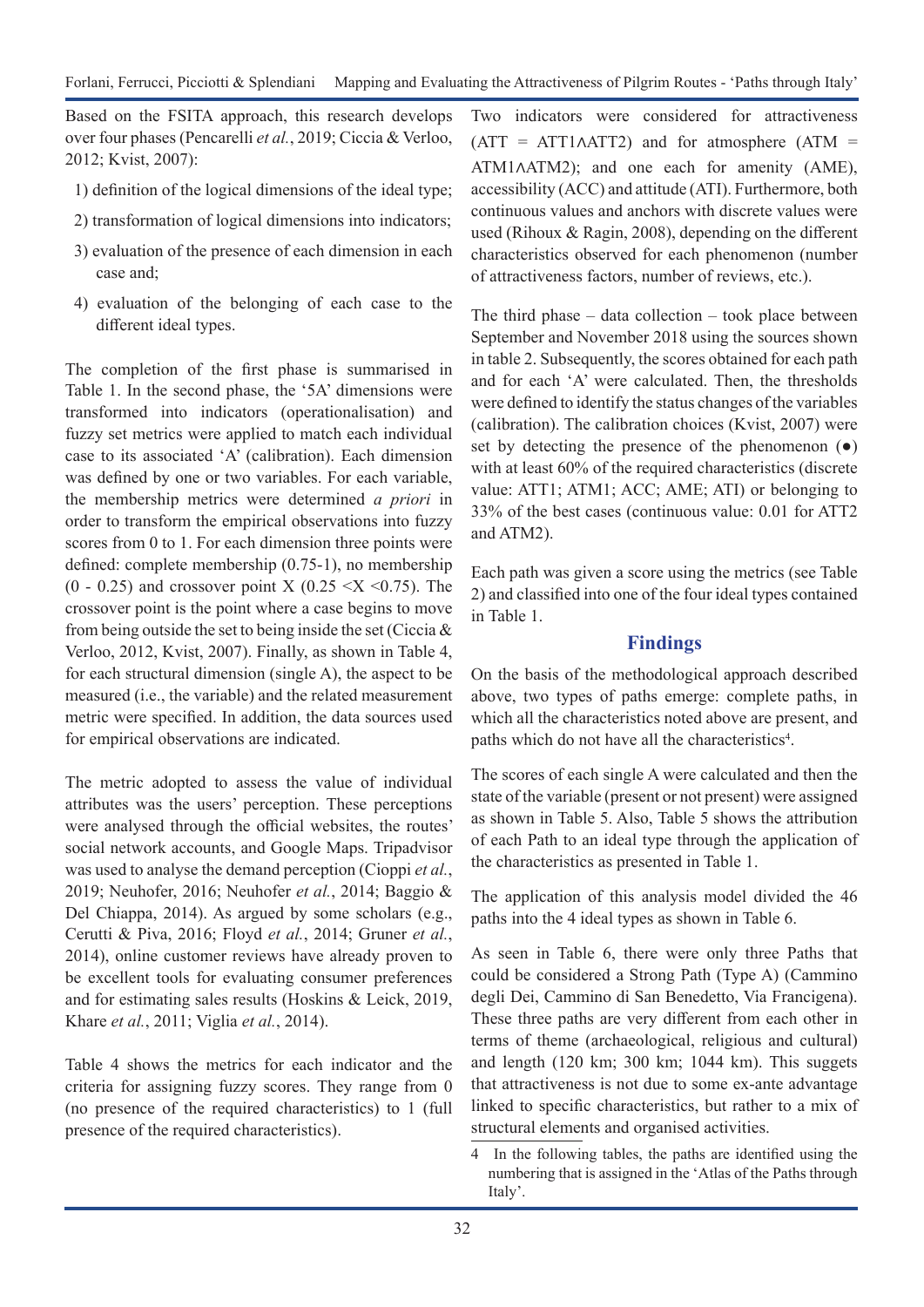| Table 5. Structural dimensions of the Paths through Italy |                                                                        |               |                              |            |               |                              |                 |                            |               |                         |
|-----------------------------------------------------------|------------------------------------------------------------------------|---------------|------------------------------|------------|---------------|------------------------------|-----------------|----------------------------|---------------|-------------------------|
| Path                                                      | <b>ATT</b>                                                             | ATT1          | ATT <sub>2</sub>             | <b>ATM</b> | ATM1          | ATM2                         | <b>ACC</b>      | <b>AME</b>                 | <b>ATI</b>    | <b>Ideal</b><br>type    |
| Crossover<br>point                                        |                                                                        | 0.60          | 0.01                         |            | 0.60          | 0.01                         | 0.60            | 0.60                       | 0.60          |                         |
| 1                                                         | $\otimes$                                                              | $0.8\bullet$  | $0.004 \otimes$              | $\bullet$  | $0.8\bullet$  | $0.033 \bullet$              | $0.2 \otimes$   | $0.8\bullet$               | $0.8\bullet$  | $\mathbf{D}$            |
| $\overline{2}$                                            | $\otimes$                                                              | $0.7\bullet$  | $\overline{0.006}$ $\otimes$ | $\otimes$  | $1.0 \bullet$ | $0.000\otimes$               | $0.8\bullet$    | $0 \otimes$                | $0.6\bullet$  | $\overline{\mathbf{D}}$ |
| 3                                                         | $\bullet$                                                              | $0.8\bullet$  | $0.024 \bullet$              | $\otimes$  | $0.8\bullet$  | $0.010 \bullet$              | $1 \bullet$     | $1 \bullet$                | $0.6\bullet$  | $\mathbf{A}$            |
| $\overline{4}$                                            | $\bullet$                                                              | $0.7\bullet$  | $0.026$ $\bullet$            | $\otimes$  | $0.8\bullet$  | $0.000\otimes$               | $1 \bullet$     | $0.6\bullet$               | $0.2 \otimes$ | $\mathbf{D}$            |
| 5                                                         | $\otimes$                                                              | $1.0 \bullet$ | $0.009\otimes$               | $\otimes$  | $0.8\bullet$  | $0.001 \otimes$              | $0.8\bullet$    | $0.8\bullet$               | $0.8\bullet$  | $\overline{\mathbf{C}}$ |
| 6                                                         | $\otimes$                                                              | $1.0 \bullet$ | $0.001 \otimes$              | $\otimes$  | $0.8\bullet$  | $0.000\otimes$               | $0.8\bullet$    | $1 \bullet$                | $0.8\bullet$  | $\overline{\mathbf{C}}$ |
| $\overline{7}$                                            | $\otimes$                                                              | $0.6\bullet$  | $0.006 \otimes$              | $\otimes$  | $0.8\bullet$  | $0.000\otimes$               | $0.6\bullet$    | $0.8\bullet$               | $0.6\bullet$  | $\overline{\mathbf{C}}$ |
| $8\,$                                                     | $\otimes$                                                              | $0.8\bullet$  | $0.007\otimes$               | $\bullet$  | $0.8 \bullet$ | $0.020 \bullet$              | $0.8\bullet$    | $1 \bullet$                | $0.6\bullet$  | $\overline{\mathbf{C}}$ |
| $\overline{9}$                                            | $\otimes$                                                              | $1.0 \bullet$ | $\overline{0.006}$ $\otimes$ | $\otimes$  | $0.6\bullet$  | $0.000\otimes$               | $1 \bullet$     | $0.4 \otimes$              | $0.8\bullet$  | $\overline{\mathbf{D}}$ |
| 10                                                        | $\otimes$                                                              | $1.0 \bullet$ | $0.003 \otimes$              | $\bullet$  | $0.6\bullet$  | $0.023 \bullet$              | $0 \otimes$     | $0.8\bullet$               | $0.6\bullet$  | $\overline{\mathbf{D}}$ |
| 11                                                        | $\otimes$                                                              | $1.0 \bullet$ | $0.004 \otimes$              | $\bullet$  | $0.8\bullet$  | $0.010 \bullet$              | $0.4 \otimes$   | $\overline{0.2}$ $\otimes$ | $0.6\bullet$  | $\mathbf{D}$            |
| 12                                                        | $\otimes$                                                              | $1.0 \bullet$ | $0.000\otimes$               | $\otimes$  | $1.0 \bullet$ | $0.000\otimes$               | $0.8\bullet$    | $0.2 \otimes$              | $0.4 \otimes$ | $\mathbf{D}$            |
| $\overline{13}$                                           | $\otimes$                                                              | $1.0 \bullet$ | $0.001\otimes$               | $\otimes$  | $0.8\bullet$  | $0.000\otimes$               | $0.6\bullet$    | $0 \otimes$                | $0.6 \bullet$ | $\overline{\mathbf{D}}$ |
| 14                                                        | $\bullet$                                                              | $0.6\bullet$  | $0.010 \bullet$              | $\bullet$  | $1.0 \bullet$ | $0.017 \bullet$              | $0.6\bullet$    | $1 \bullet$                | $0.6\bullet$  | $\overline{\mathbf{A}}$ |
| $\overline{15}$                                           | $\bullet$                                                              | $0.8\bullet$  | $0.183 \bullet$              | $\bullet$  | $0.8\bullet$  | $0.116 \bullet$              | $0.8\bullet$    | $0 \otimes$                | $0.6\bullet$  | $\overline{B}$          |
| $\overline{16}$                                           | $\otimes$                                                              | $1.0 \bullet$ | $0.000\otimes$               | $\otimes$  | $0.8\bullet$  | $0.001\otimes$               | $0.8\bullet$    | $0.8\bullet$               | $0.8 \bullet$ | $\overline{\mathbf{C}}$ |
| $\overline{17}$                                           | $\bullet$                                                              | $0.7\bullet$  | $0.021$ $\bullet$            | $\bullet$  | $1.0 \bullet$ | $0.011 \bullet$              | $0.8\bullet$    | $0.8\bullet$               | $0.2 \otimes$ | $\overline{B}$          |
| 18                                                        | $\bullet$                                                              | $1.0\bullet$  | $0.127$ $\bullet$            | $\bullet$  | $0.8\bullet$  | $0.059 \bullet$              | $0.4 \otimes$   | $0.4 \otimes$              | $0.8\bullet$  | $\overline{B}$          |
| 19                                                        | $\otimes$                                                              | $0.7\bullet$  | $\overline{0.004}$ $\otimes$ | $\bullet$  | $0.8\bullet$  | $0.011 \bullet$              | $0.4 \otimes$   | $0.6\bullet$               | $0.8\bullet$  | $\mathbf{D}$            |
| 20                                                        | $\otimes$                                                              | $1.0 \bullet$ | $0.008 \otimes$              | $\bullet$  | $0.8\bullet$  | $0.017 \bullet$              | $0.4 \otimes$   | $0.4 \otimes$              | $0.2 \otimes$ | $\overline{\mathbf{D}}$ |
| 21                                                        | $\otimes$                                                              | $0.5 \otimes$ | $0.000 \otimes$              | $\otimes$  | $1.0 \bullet$ | $0.003 \otimes$              | $0.2 \otimes$   | $0.6\bullet$               | $0.2 \otimes$ | $\overline{\mathbf{D}}$ |
| $\overline{22}$                                           | $\bullet$                                                              | $1.0\bullet$  | $0.014 \bullet$              | $\bullet$  | $1.0 \bullet$ | $0.010 \bullet$              | $0.8\bullet$    | $0.6\bullet$               | $0.4 \otimes$ | $\overline{B}$          |
| $\overline{23}$                                           | $\otimes$                                                              | $0.7\bullet$  | $\overline{0.001}$ $\otimes$ | $\otimes$  | $1.0 \bullet$ | $0.000\otimes$               | $0.4 \otimes$   | $0.2 \otimes$              | $0.2 \otimes$ | $\overline{\mathbf{D}}$ |
| $\overline{24}$                                           | $\otimes$                                                              | $0.6\bullet$  | $0.000\otimes$               | $\otimes$  | $0.2 \otimes$ | $0.000 \otimes$              | $0.8\bullet$    | $0.6\bullet$               | $0.6\bullet$  | $\overline{\mathbf{C}}$ |
| $\overline{25}$                                           | $\otimes$                                                              | $1.0 \bullet$ | $0.008 \otimes$              | $\bullet$  | $0.8\bullet$  | $0.042 \bullet$              | $0.8$ $\bullet$ | $0.8\bullet$               | $1 \bullet$   | $\overline{\mathbf{C}}$ |
| 26                                                        | $\otimes$                                                              | $1.0 \bullet$ | $0.003 \otimes$              | $\bullet$  | $0.8\bullet$  | $1.000 \bullet$              | $0.8\bullet$    | $1 \bullet$                | $0.8\bullet$  | $\overline{\mathbf{C}}$ |
| $\overline{27}$                                           | $\bullet$                                                              | $0.6\bullet$  | $0.030 \bullet$              | $\otimes$  | $0.6\bullet$  | $0.000\otimes$               | $0.4 \otimes$   | $1 \bullet$                | $0.6\bullet$  | $\overline{\mathbf{D}}$ |
| 28                                                        | $\bullet$                                                              | $0.8\bullet$  | $0.028 \bullet$              | $\otimes$  | $0.6\bullet$  | $0.004 \otimes$              | $0.8\bullet$    | $1 \bullet$                | $0.6\bullet$  | $\overline{\mathbf{C}}$ |
| 29                                                        | $\bullet$                                                              | $0.9\bullet$  | $0.028 \bullet$              | $\bullet$  | $0.8\bullet$  | $0.027 \bullet$              | $0.6\bullet$    | $0.6\bullet$               | $0.4 \otimes$ | $\overline{B}$          |
| 30                                                        | $\otimes$                                                              | $0.9\bullet$  | $0.001 \otimes$              | $\bullet$  | $0.6\bullet$  | $0.201 \bullet$              | $1 \bullet$     | $0.6\bullet$               | $0.6\bullet$  | $\overline{\mathbf{C}}$ |
| $\overline{31}$                                           | $\otimes$                                                              | $1.0\bullet$  | $0.008 \otimes$              | $\otimes$  | $0.6\bullet$  | $0.001\otimes$               | $1 \bullet$     | $0.8\bullet$               | $0.6\bullet$  | $\overline{\mathbf{C}}$ |
| $\overline{32}$                                           | $\bullet$                                                              | $1.0 \bullet$ | $0.078 \bullet$              | $\otimes$  | $0.8\bullet$  | $0.000\otimes$               | $1 \bullet$     | $0.8\bullet$               | $0.2 \otimes$ | $\overline{\mathbf{D}}$ |
| $\overline{33}$                                           | $\otimes$                                                              | $0.0\otimes$  | $0.000 \otimes$              | $\otimes$  | $0.0\otimes$  | $0.000\otimes$               | $0.4 \otimes$   | $0.8\bullet$               | $0.2 \otimes$ | $\mathbf{D}$            |
| $\overline{34}$                                           | $\otimes$                                                              | $0.1 \otimes$ | $0.000\otimes$               | $\otimes$  | $0.2 \otimes$ | $0.000\otimes$               | $0.4 \otimes$   | $0.4 \otimes$              | $0.4 \otimes$ | $\overline{\mathbf{D}}$ |
| $\overline{35}$                                           |                                                                        | $1.0 \bullet$ | $0.038 \bullet$              | $\bullet$  | $0.6 \bullet$ | $0.185 \bullet$              | $1 \bullet$     | $0.2\otimes$               | $0.6 \bullet$ | $\overline{B}$          |
| 36                                                        | $\bullet$                                                              | $1.0\bullet$  | $0.021$ $\bullet$            | $\bullet$  | $0.8 \bullet$ | $0.092 \bullet$              | $0.8 \bullet$   | $0.8 \bullet$              | $0.8 \bullet$ | $\mathbf{A}$            |
| 37                                                        | $\otimes$                                                              | $0.7\bullet$  | $0.001 \otimes$              | $\otimes$  | $0.6 \bullet$ | $0.000\otimes$               | $0.8 \bullet$   | $1 \bullet$                | $0.4 \otimes$ | $\mathbf{D}$            |
| 38                                                        | $\otimes$                                                              | $1.0 \bullet$ | $0.004 \otimes$              | $\otimes$  | $0.0\otimes$  | $0.000\otimes$               | $0.8\bullet$    | $0.2 \otimes$              | $0.2 \otimes$ | $\mathbf{D}$            |
| 39                                                        | $\otimes$                                                              | $0.8\bullet$  | $0.000 \otimes$              | $\otimes$  | $0.8 \bullet$ | $0.002 \otimes$              | $0.4 \otimes$   | $0.6\bullet$               | $0.6\bullet$  | $\mathbf{D}$            |
| 40                                                        | $\otimes$                                                              | $0.6 \bullet$ | $0.002 \otimes$              | $\otimes$  | $0.6 \bullet$ | $0.000\otimes$               | $0.2 \otimes$   | $0.8\bullet$               | $0.4 \otimes$ | $\mathbf D$             |
| 41                                                        | $\otimes$                                                              | $0.9\bullet$  | $0.002 \otimes$              | $\otimes$  | $0.4 \otimes$ | $0.000\otimes$               | $0.2 \otimes$   | $0.8 \bullet$              | $0.2 \otimes$ | $\mathbf{D}$            |
| 42                                                        | $\bullet$                                                              | $1.0 \bullet$ | $1.000 \bullet$              | $\otimes$  | $0.4 \otimes$ | $0.000\otimes$               | $1 \bullet$     | $0 \otimes$                | $0.2 \otimes$ | $\overline{\mathbf{D}}$ |
| 43                                                        | $\otimes$                                                              | $0.8\bullet$  | $0.003$ $\otimes$            | $\otimes$  | $0.6 \bullet$ | $0.000\otimes$               | $0.8\bullet$    | $0.6\bullet$               | $0.6\bullet$  | $\overline{\mathbf{C}}$ |
| 44                                                        | $\otimes$                                                              | $0.7\bullet$  | $0.003 \otimes$              | $\otimes$  | $1.0 \bullet$ | $0.000\otimes$               | $0.4 \otimes$   | $0.2 \otimes$              | $0.2 \otimes$ | $\mathbf{D}$            |
| $\overline{45}$                                           | $\otimes$                                                              | $0.6\bullet$  | $0.001\otimes$               | $\bullet$  | $0.6 \bullet$ | $0.050 \bullet$              | $1 \bullet$     | $0 \otimes$                | $0.2 \otimes$ | $\overline{\mathbf{D}}$ |
| 46                                                        | $\bullet$                                                              | $0.6\bullet$  | $0.017 \bullet$              | $\otimes$  | $0.4 \otimes$ | $\overline{0.000}$ $\otimes$ | $0.2 \otimes$   | $0.6\bullet$               | $0.4 \otimes$ | $\overline{\mathbf{D}}$ |
|                                                           | Key: $\otimes$ = 0 or feature absent; $\bullet$ = 1 or feature present |               |                              |            |               |                              |                 |                            |               |                         |

**Table 6: Matrix of structural typologies of the Italian Paths WORK OUT** (ACC∧AME∧ATI) **~ WORK OUT** ~ (ACC∧AME∧ATI) **ASSET** (ATT∧ATM) Type A **– Strong** (3 Paths: 3; 14; 36) Type B – **Prospective** (6 Paths: 15; 17; 18; 22; 29; 35) **~ ASSET** ~ (ATT∧ATM) Type C – **Limited** (12 Paths: 5; 6; 7; 8; 16; 24; 25; 26; 28; 30; 31; 43) Type C – **Weak** (25 Paths: 1; 2; 4; 9; 10; 11; 12; 13; 19; 20; 21; 23; 27; 32; 33; 34; 37; 38; 39; 40; 41; 42; 44; 45; 46)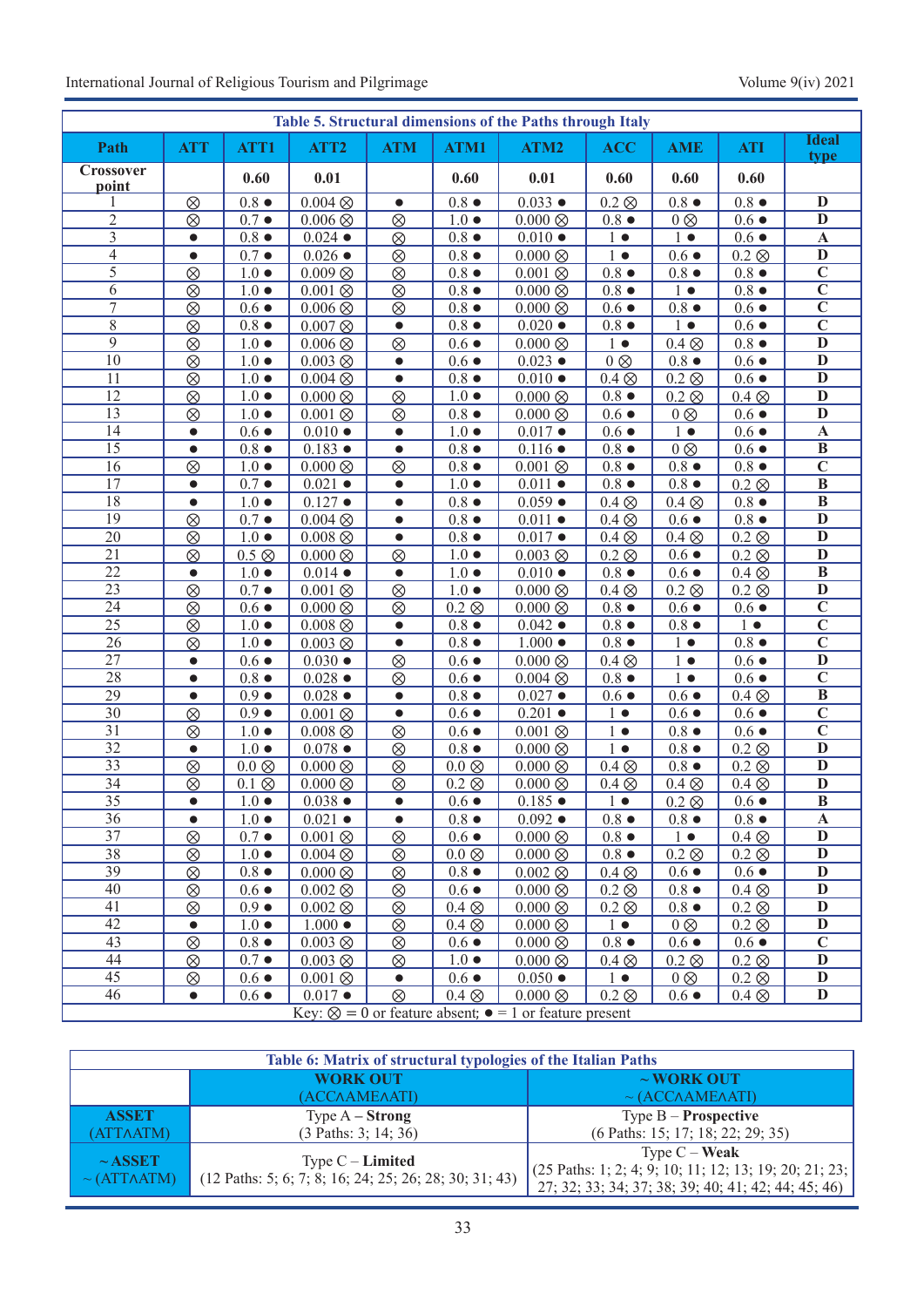Forlani, Ferrucci, Picciotti & Splendiani Mapping and Evaluating the Attractiveness of Pilgrim Routes - 'Paths through Italy'

There were six Prospective Paths (type B) that were mainly naturalistic in nature. These Paths were heterogeneous in terms of length and had a medium level of difficulty. These Paths have significant potential for tourism development, considering the interest many tourists have for pathways that emphasise nature. Unlike the type A Paths, these type B Paths are not adequately valued, as there seems to be a lack of information regarding accessibility, themed hospitality services (hostels or lowcost beds) and support activities (events and initiatives for pilgrims) on the Internet.

There were twelve Limited Paths (type C) and twentyfive Weak paths (type D). The Paths belonging to these types (37 out of 46 in total) can be characterised as having a comparatively lower level of attractiveness than the Paths classified as strong or prospective. More specifically, considering the information available online, while some of these paths (15/36) seem unable to combine the two most typically attractive dimensions of the paths (historical-cultural or religious and environmental), the other Paths (21/36) seem to not have many relevant elements in which potential users may be interested.

It should be noted here that the reduced level of attractiveness of type C paths is compensated by an adequate infrastructural system as well as support activities, this is not the case for type D Paths which have a lack of these amenities. While Limited Paths could be improved by identifying new attractive factors and/or promoting them more effectively, type D (weak) paths seem to show substantial design problems and would need substantial amount of financial and social investment.

Comparing the results of this study with the data issued by the different Paths in 2018<sup>5</sup> it is interesting to notice a substantial match. The Paths, classified as strong in this study also rank in first place (Via Francigena, 17,092 credentials issued), third place (Via degli Dei, 3,800 credentials issued) and fourth place (Way of San Benedetto, 2,106 credentials issued). In second place we can find the Franciscan paths (Via di Francesco, Di qui passò Francesco and others with 7,352 credentials issued) which are made up of eight paths in total classified, according to this study, as the prospective (2), limited (3) and weak (3) types. By analysing the Franciscan routes in depth, it is possible to highlight that while achieving good results, their potential is still not fully expressed -

despite having the same theme, these paths have been excessively subdivided and thus, are in competition with each other (contrary to what happens with the Via Francigena).

## **Discussion**

The purpose of this article is to compare all the Paths through Italy and classify them into four typologies based on their expressed or unexpressed potential. The analysis presents a picture of the characteristics of the Paths through Italy. Despite the growing interest of pilgrims and tourists to walk these Paths, only a few of these Paths (strong and prospective) are attractive for pilgrimage and tourism development. However, the majority of Paths show a low level of attractiveness. These limited and weak routes do not have the strong elements of attraction listed above or have not been recognised as an attractive tourism offering by tourists, in part because they lack accessibility, hospitality, and themed services. These paths, therefore, exist more on paper than as infrastructural endowments and are underutilised as a driving force for development in their territories.

While not being able to go deeply into the design and management of individual Paths, the analysis of the data collected still allows some initial thoughts on their greater utilisation as tourism resources. With the publication of the 'Atlas of the Paths through Italy', there has been an increase in interest in Paths that have become popular because of local governments and tourism entrepreneurs 'wanting to put flags in the Atlas'. The resultant planning of routes has followed a more political-territorial, top-down logic rather than adapting to the needs and demands of walkers and pilgrims. There has also been an excessive proliferation of themed Paths in some areas of Italy (centre and north-east), leading to, on the one hand, an imbalance in the geographic coverage of Paths in Italy, and, on the other hand, a dispersion of resources (economic and communication) in addition to duplication of effort and incomplete proposals.

<sup>5</sup> https://www.terre.it/cammini-percorsi/i-dati-dei-cammini/ ora-i-camminatori-italiani-preferiscono-gli-itinerari-initalia/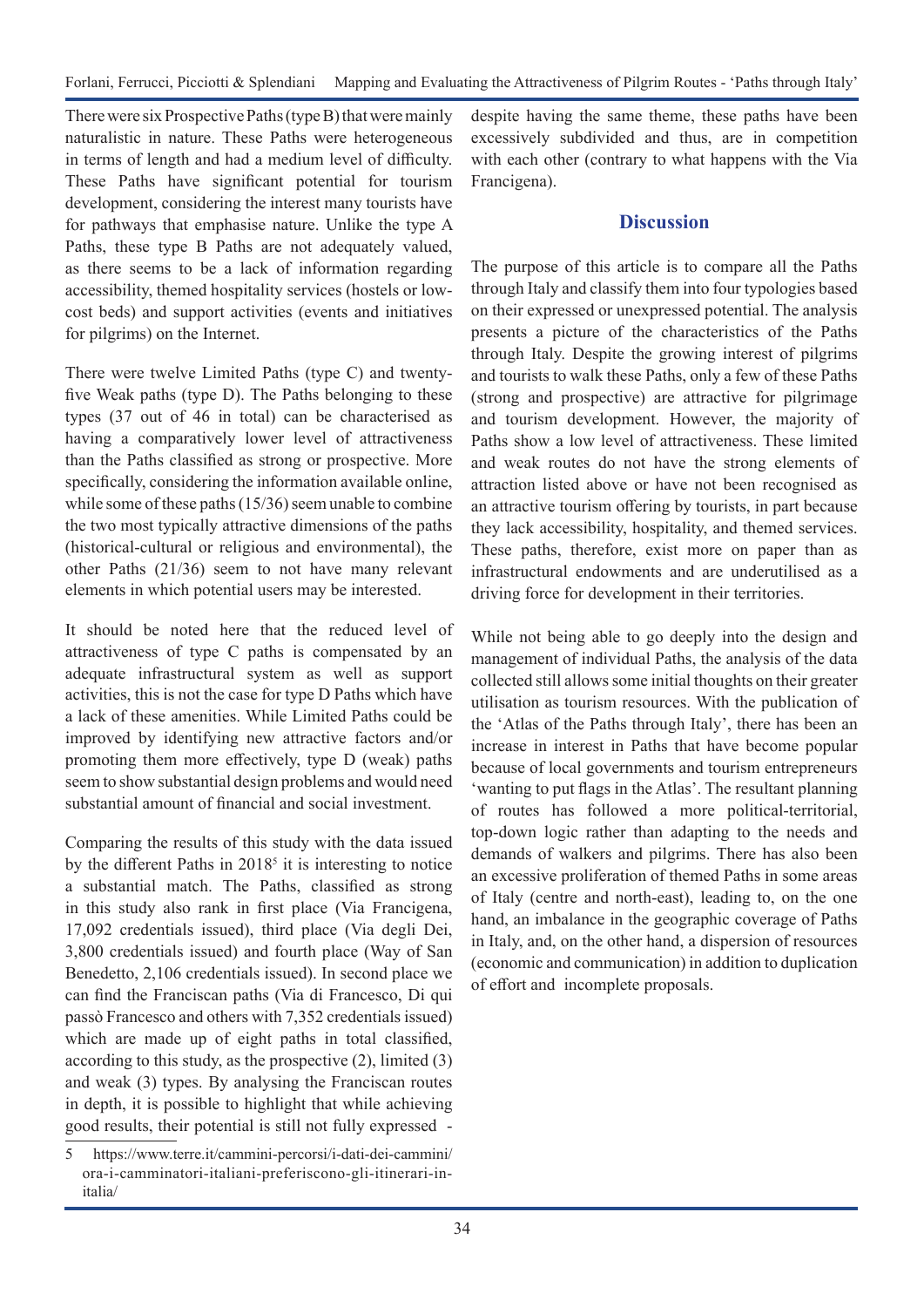### **Conclusion**

In conclusion, from an analysis of the attractiveness of paths included in 'the Paths of Italy Atlas', the need to review public policies is evident. It is necessary to support public and private structures and institutions that aim to promote the qualification of proposals rather than their proliferation. In particular, it is necessary to invest in attractive paths even if they lack pilgrim/tourist services (prospective Paths), as even if these Paths are not utilised as a tourism resource, these Paths carry a legacy that derives from history, even if the community, in its public and private component, has not yet been able to enhance it. In these cases, policies should have the aim of stimulating local communities to aggregate and selforganise and to encourage public and private actors to investment in these Paths.

This study also offers a theoretical contribution to the economic and managerial tourism literature, highlighing the relevance and usefulness of the 5A experiential model, as it facilitates comparison between tourism offerings in different geographical contexts provided they share the same type of experience offered. The 5A model can be used for interpretative aims (ie., to classify routes into ideal types); for predictive aims (ie., evaluating the potential of a path proposal and its development), and; to highlight the dimensions that need to be reinforced to facilitate the transition of Paths from a weak situation to the desired situation (e.g., type A).

The research also allows for the comparative analyses of tourism studies examining attractiveness even if they are undertaken at different times and by different authors. From a managerial point of view, the model represents an effective method for evaluating the potential of tourism offerings that can benefit both tourism businesses and government organisations. Through the comparison of a large number of projects (and future proposals) it is possible to identify how Paths under-perform and thereby identify the necessary interventions for the implementation of growth and improvement strategies.

From the theoretical point of view, the most relevant contribution of this paper is for public decision makers. Comparative evaluation through the development of typologies of a large number of tourism projects can provide information to support the implementation of selective policies aimed at encouraging tourism proposals which hold the greatest potential as well as identifying the areas which need intervention in order to enhance the weakest proposals. In other words, based on the objective criteria defined above, the model offers public decisionmakers the opportunity to overcome the issues regarding the distribution of public resources.

There are two limitations to this research project. First, the collection of data was limited to the Italian Paths present in the Atlas (although several not present paths were identified during the study). Second, the analysis relates to only one year (2018). Other research efforts can help to overcome these limits and to improve the model in order to offer a better and more refined managerial tool capable of supporting the growth of these Paths and encouraging the tourist development of the regions through which they cross. This requires the testing and validating of a greater number of indicators, the iteration of the analysis in subsequent years, the broadening of the comparison with other Paths in other countries (e.g., the Camino de Santiago de Compostela) and measuring the overall performance of the routes (such as the number of credentials issued etc.) in order to measure the effectiveness of the variables used to estimate tourism destination attractiveness.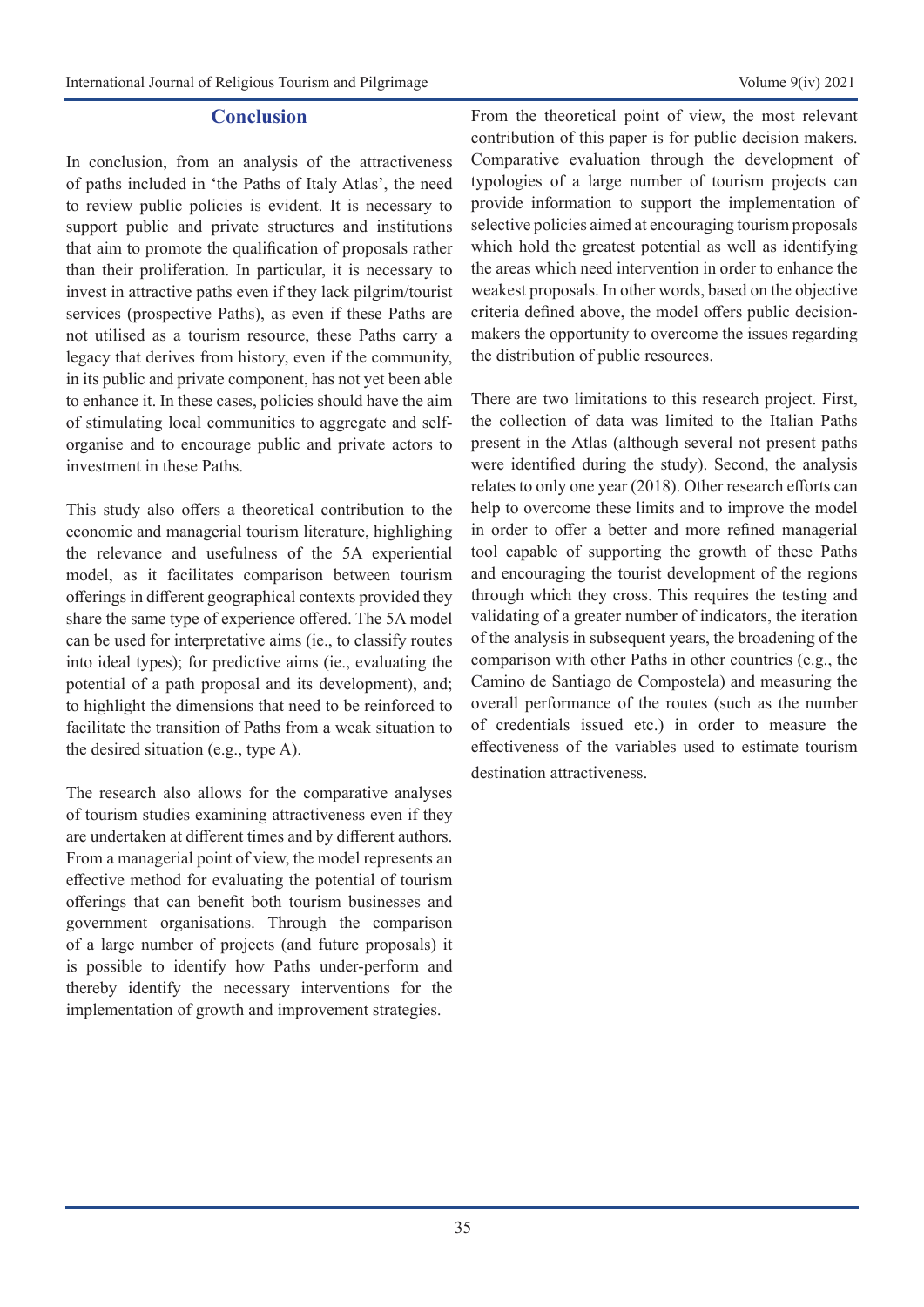#### **References**

- Adhikari, A., & Bhattacharya, S. (2016). Appraisal of literature on customer experience in tourism sector: review and framework. *Current Issues in Tourism*, 19(4), 296-321.
- Ambrósio, V., Fernandes, C., Cabral, A., & Silva, G. (2019). A conceptual model for assessing the level of development of pilgrimage routes. *International Journal of Religious Tourism and Pilgrimage*, 7(2), 94-104.
- Baggio, R., & Del Chiappa, G. (2014). Real and virtual relationships in tourism digital ecosystems. *Information Technology and Tourism*, 14(1), 3-19.
- Becker, L., & Jaakkola, E. (2020). Customer experience: fundamental premises and implications for research. *Journal of the Academy of Marketing Science*, 1-19.
- Calvo-Mora, A., Berbel-Pineda, J. M., Periáñez, R., & Suárez, E. M. (2011). Determining factors of a city's tourism attractiveness. *Tourism and Management Studies*, 7, 9-23.
- Campos A. C., Mendes J., Valle P. O. D. e Scott N. (2018). Co-creation of tourist experiences: A literature review. *Current Issues in Tourism*, 21(4), 369-400.
- Cerutti, S., & Piva, E. (2016). The role of tourists' feedback in the enhancement of religious tourism destinations. *International Journal of Religious Tourism and Pilgrimage*, 4(3), 6-16.
- Cerutti, S., & Dioli, I. (2013). Via francigena mountain itineraries: The case of Piacenza valleys. *The International Journal of Religious Tourism and Pilgrimage*, 1(1), 83-92.
- Chaney, D., Lunardo, R. & Mencarelli, R. (2018). Consumption experience: past, present and future. *Qualitative Market Research*, 21(4), 402-420.
- Cho, V. (2008). Linking location attractiveness and tourist intention. *Tourism and Hospitality Research*, *8*(3), 220- 224.
- Ciccia, R., & Verloo, M. (2012). Parental leave regulations and the persistence of the male breadwinner model: Using fuzzy-set ideal type analysis to assess gender equality in an enlarged *Europe. Journal of European Social Policy*, 22(5), 507-528.
- Cioppi, M., Curina, I., Forlani, F., & Pencarelli, T. (2019). Online presence, visibility and reputation: a systematic literature review in management studies. *Journal of Research in Interactive Marketing*, 13(4), 547-577.
- Cooper, C., J. Fletcher, A. Fyall, D. Gilbert & S. Wanhill (1993). *Tourism: Principles and Practice*. London: Pitman Publishing.
- Conti, E., Forlani, F., & Pencarelli, T. (2020). The visiting experience of a cultural city in the experiential perspective: the case of Urbino. *Il Capitale Culturale. Studies on the Value of Cultural Heritage*, (21), 391-424.
- Cracolici, M. F., & Nijkamp, P. (2009). The attractiveness and competitiveness of tourist destinations: A study of Southern Italian regions. *Tourism Management*, 30(3), 336-344.
- Cugno, M., Grimmer, M., & Viassone, M. (2012). Measuring local tourism attractiveness: The case of Italy. In 26th Australian and New Zealand Academy of Management (ANZAM) Conference (1), 1-22.
- Deng, J., King, B., & Bauer, T. (2002). Evaluating natural attractions for tourism. *Annals of Tourism Research*, 29(2), 422-438.
- Fernandes, C., Pimenta, E., Gonçalves, F., & Rachão, S. (2012). A new research approach for religious tourism: the case study of the Portuguese route to Santiago. *International Journal of Tourism Policy*, *4*(2), 83-94.
- Fiss, P. C. (2011). Building better causal theories: A fuzzy set approach to typologies in organization research. *Academy of Management Journal*, 54(2), 393-420.
- Floyd, K., Freling, R., Alhoqail, S., Cho, H. Y., & Freling, T. (2014). How online product reviews affect retail sales: A meta-analysis. *Journal of Retailing*, *90*(2), 217-232.
- Forlani, F., & Pencarelli, T. (2019). Using the experiential approach in marketing and management: A systematic literature review. *Mercati & Competitività*, 3, 17-50.
- Forlani, F., & Pencarelli, T. (2018). The Tourist Offer of the Destination in an Experience Logic Perspective. In *The Experience Logic as a New Perspective for Marketing Management* (pp. 71-89). Springer, Cham.
- Formica, S., & Uysal, M. (2006). Destination attractiveness based on supply and demand evaluations: An analytical framework. *Journal of Travel Research*, 44(4), 418-430.
- Fotiadis, A., Yeh, S.-S., & Huan, T.-C. T. C. (2015). Applying configural analysis to explaining rural-tourism success recipes. *Journal of Business Research*, 69(4), 1479–1483.
- Gregori, G. L., Pencarelli, T., Splendiani, S., & Temperini, V. (2013). Sustainable tourism and value creation for the territory: towards a holistic model of event impact measurement. *Calitatea: Acces la Success*, *14*(135), 97- 102.
- Griffin, K., & Raj, R. (2017). The importance of religious tourism and pilgrimage: Reflecting on definitions, motives and data. *The International Journal of Religious Tourism and Pilgrimage*, 5(3), 2-9.
- Gruner, R. L., Homburg, C., & Lukas, B. A. (2014). Firmhosted online brand communities and new product success. *Journal of the Academy of Marketing Science*, 42(1), 29-48.
- Hoskins, J. D., & Leick, R. (2019). Fraud abroad: GDP per capita, online customer reviews and vacation rental unit booking rates in the sharing economy. *Journal of Research in Interactive Marketing*, *13*(2), 249-275.